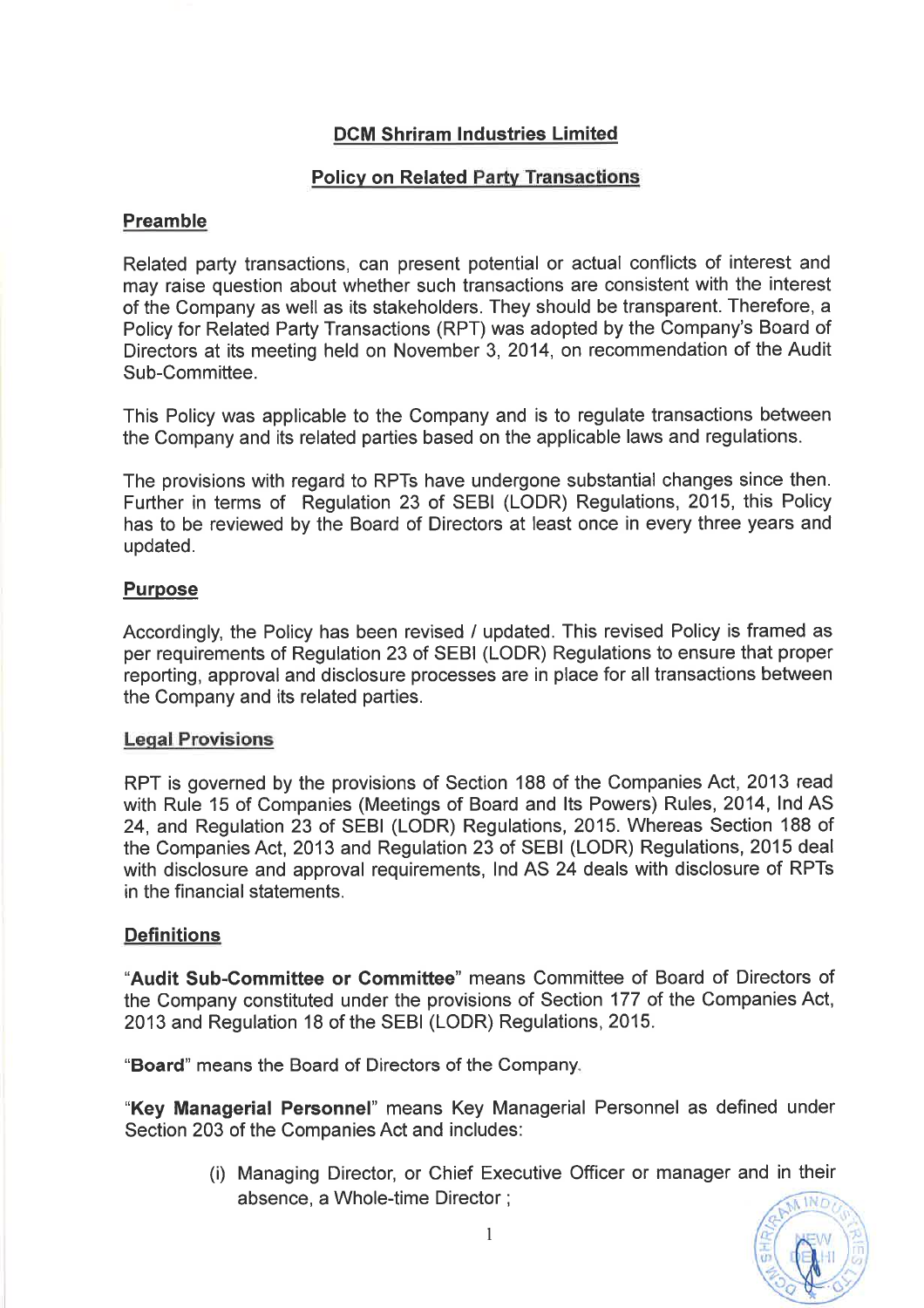- (ii) Company Secretary; and
- (iii) Chief Financial Officer

"Material Related Party Transaction": A transaction with a related party shall be considered material if the transaction(s) to be entered into individually or taken together with previous transactions during a financial year, exceeds ten percent of the annual consolidated turnover of the Company as per the last audited financial statements of the listed entity or such other amount as may be laid down under the SEBI (LODR) Regulations, 2015.

Notwithstanding the above, a transaction involving payments made to a related party with respect to brand usage or royalty shall be considered material if the transaction(s) to be entered into individually or taken together with previous transactions during a financial year, exceed five percent of the annual consolidated turnover of the Company as per the last audited financial statements of the listed entity."

"Policy" means Related Party Transaction Policy

"Related Party" means a related party as defined under sub-section (76) of section 2 of the Companies Act, 2013 or under the applicable accounting standards.

Provided any person or entity belonging to the promoter or promoter group of the Company or any other person or entity holding 20% or more of shareholding or such other shareholding in the Company as may be notified under SEBI Listing Regulations, shall deemed to be a related party."

Section 2(76) of the Companies Act, 2013 and the relevant Rules referred to above, define 'related party' with reference to a company as under:

- i) a director or his relative;
- ii) Key Managerial Personnel or his relative;
- iii) a firm in which a director, manager or his relative is a partner;
- iv) a private company in which a director or manager or his relative is a member or director;
- v) a public company in which a director or manager is a director and holds along with his relatives, more than two per cent of its paid up share capital;
- vi) any body corporate whose Board of Directors, managing director or Manager is accustomed to act in accordance with the advice, directions or instructions of a director or manager;
- vii) any person on whose advice, directions or instructions a director or manager is accustomed to act: provided that nothing in sub-clause (vi) and (vii) shall apply to the advice, directions or instructions given in a professional capacity;

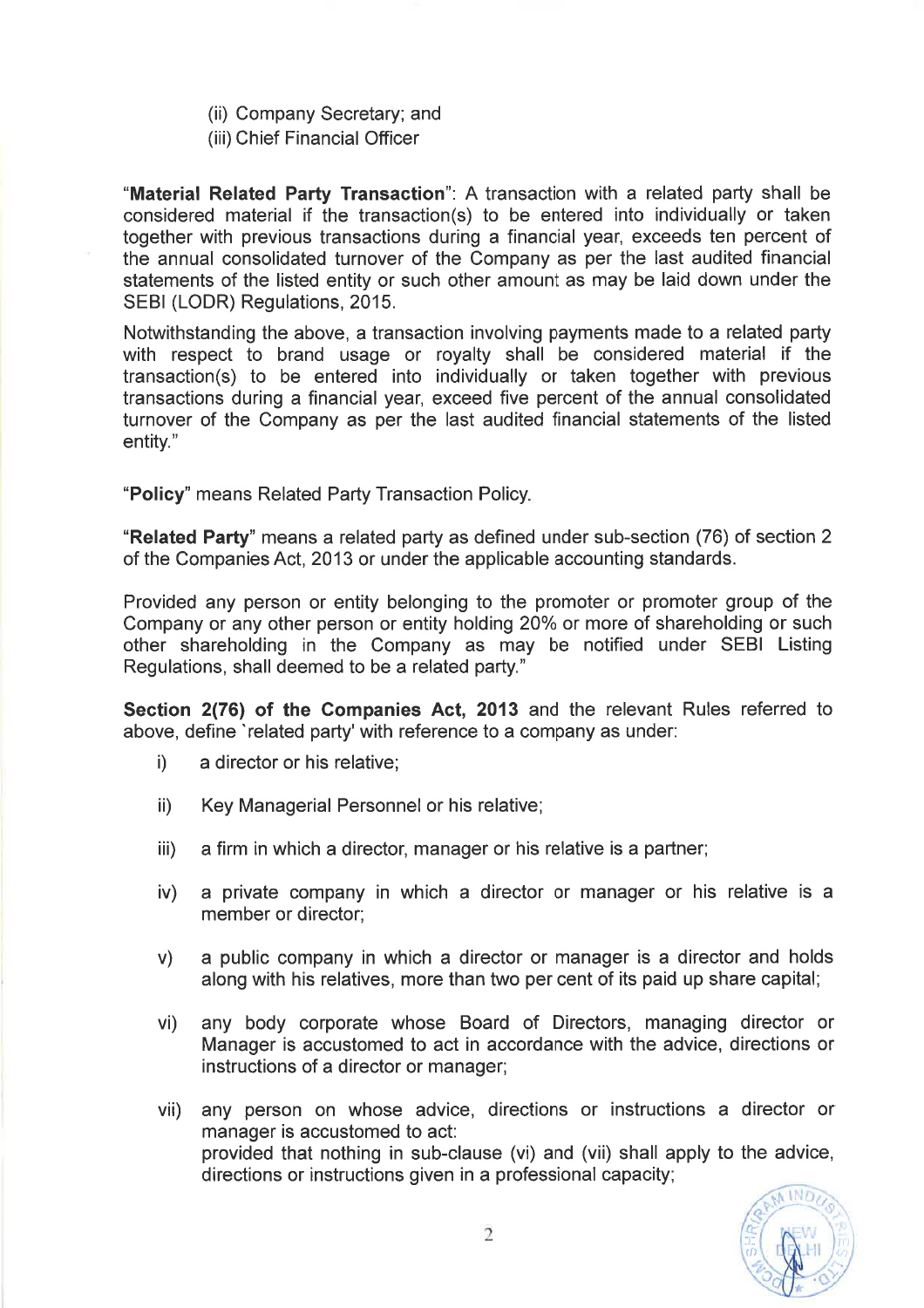- viii) any body corporate which is  $-$ 
	-
	- a) a holding, subsidiary or an associate company of such company; b) a subsidiary of a holding company to which it is also subsidiary; or c) an investing company or the venturer of the company
	-

Explanation.—For the purpose of this clause, "the investing company or the venturer of a company" means a body corporate whose investment in the company would result in the company becoming an associate company of the body corporate.

d) a director other than an independent director or key managerial personnel of the holding company or his relative with reference to a company, shall be deemed to be a related party.

INDAS 24 defines "related party" as under:

A related party is a person or entity that is related to the entity that is preparing its financial statements:

- (a) A person or a close member of that person's family is related to a reporting entity if that person:
	- (i) has control or joint control over the reporting entity;
	- (ii) has significant influence over the reporting entity: or
	- (iii) is a member of the key management personnel of the reporting entity or of a parent of the reporting entity.
- (b) An entity is related to a reporting entity if any of the following conditions apply:
	- (i) The entity and the reporting entity are members of the same group (which means that each parent, subsidiary and fellow subsidiary is related to the others).
	- (ii) One entity is an associate or joint venture of the other entity (or an associate or joint venture of a member of a group of which the other entity is a member).
	- (iii) Both entities are joint ventures of the same third party.
	- (iv) One entity is a joint venture of a third entity and the other entity is an associate of the third entity.
	- $(v)$  The entity is a post employment benefit plan for the benefit of employees of either the reporting entity or an entity related to the reporting entity. lf the reporting entity is itself such a plan, the sponsoring employers are also related to the reporting entity.

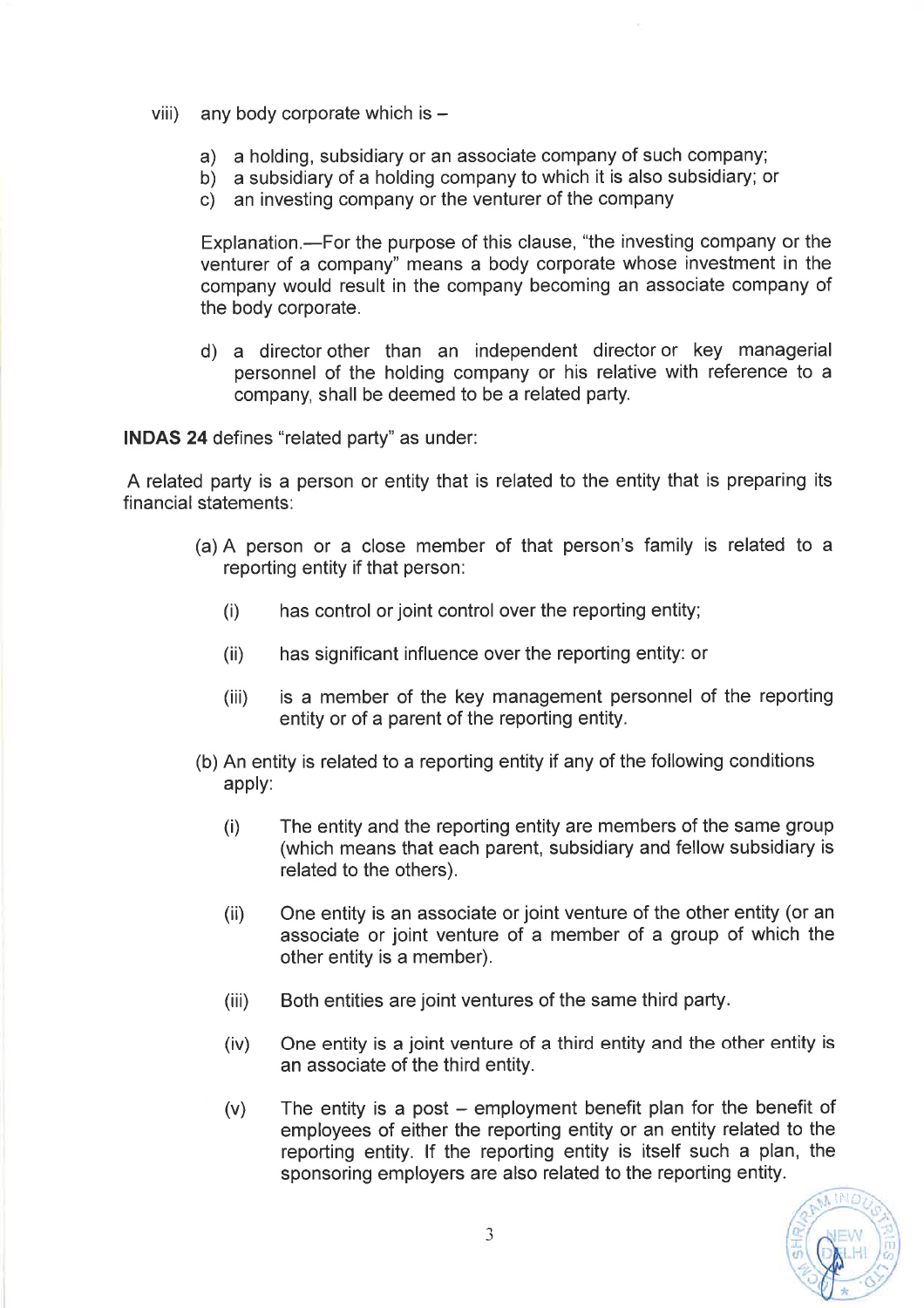- (vi) The entity is controlled or jointly controlled by a person identified in (a).
- (vii) A person identified in  $(a)(i)$  has significant influence over the entity or is a member of the key management personnel of the entity (or of a parent of the entity).
- (viii) The entity, or any member of a group of which it is a part, provides key management personnel services to the reporting entity or to the parent of the reporting entity.

"Relative" means relative as defined under Section 2(77) of the Companies Act, 2013, and includes anyone who is related to another, if -

- 
- 
- 
- (i) they are members of a HUF;<br>
ii) they are husband and wife;<br>
iii) father including step father;<br>
w) mother including the step mother;<br>
wi) son's wife;<br>
viii) daughter;<br>
viii) daughter's husband;<br>
x) brother including st
- 
- 
- 
- 
- 
- 

"Related Party Transaction" as per the Companies Act, 2013 means any contract or arrangement with a related party with respect to;

- 
- 
- 
- 
- (a) sale, purchase or supply of any goods or materials;<br>
(b) selling or otherwise disposing of, or buying, property of any kind;<br>
(c) leasing of property of any kind;<br>
(d) availing or rendering of any services;<br>
(e) appoin
- f) such related party's appointment to any office or place of profit in the company, its subsidiary company or associate company; and
- g) underwriting the subscription of any securities or derivatives thereof, of the company;

"Related Party Transaction" as per Regulation 2(zc) of SEBI (LODR) Regulations, 2015 means a transaction involving a transfer of resources, services or obligations between:

- Company or any of its subsidiaries on one hand and a related party of the Company or any of its subsidiaries on the other hand; or (i)
- Company or any of its subsidiaries on one hand, and any other person or entity on the other hand, the purpose and effect of which is to benefit a (ii)

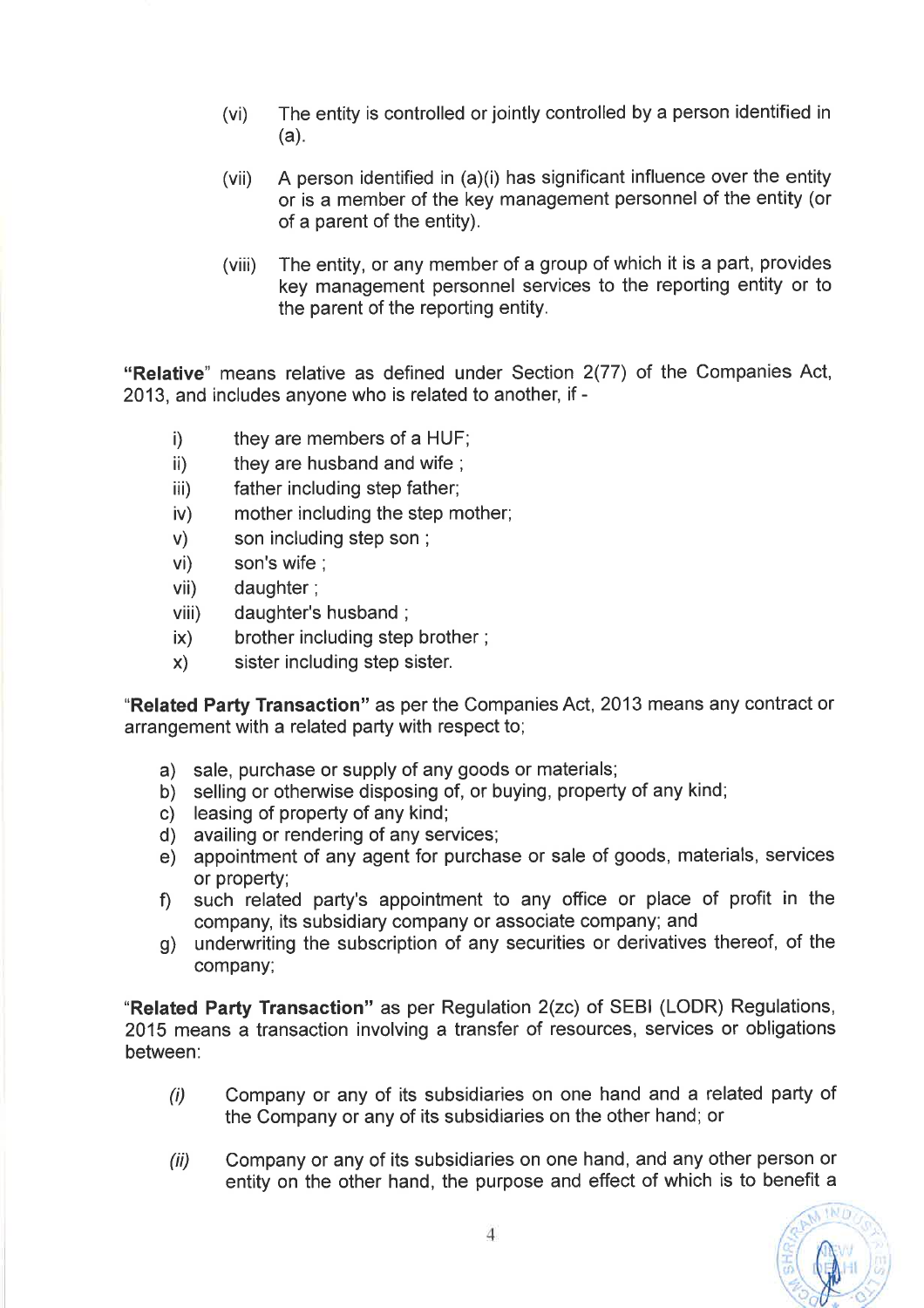related party of the Company or any of its subsidiaries, with effect from April <sup>1</sup>,2023;

regardless of whether a price is charged and a "transaction" with a related party shall be construed to include a single transaction or a group of transactions in a contract:

Provided that the following shall not be a related party transaction:

- (a) the issue of specified securities on a preferential basis, subject to compliance of the requirements under the Securities and Exchange Board of India (lssue of Capital and Disclosure Requirements) Regulations, 2018;
- (b) the following corporate actions by the Company which are uniformly applicable/offered to all shareholders in proportion to their shareholding:
	- $i.$  payment of dividend;
	- $ii$ . subdivision or consolidation of securities:
	- $iii.$  issuance of securities by way of a rights issue or a bonus issue; and iv. buy-back of securities.
- (c) acceptance of fixed deposits by banks/Non-Banking Finance Companies at the terms uniformly applicable/offered to all shareholders/public, subject to disclosure of the same along with the disclosure of related party transactions every six months to the stock exchange(s), in the format as specified by the Board:

#### **Approvals**

As per Section 188 of the Companies Act, 2013 read with the relevant Rules and Regulation 23 of SEBI (LODR) Regulations, 2015, all RPTs and subsequent material modifications, other than those in the ordinary course of business and on arms length basis, shall require prior approval of the Audit Sub-Committee and the Board of Directors and such approval shall be comprised of the affirmative vote of the independent directors who are members of the Audit Committee.

Approval of Audit Sub-Committee shall be prior approval. However, the Audit Sub-Committee may grant omnibus approval for RPT proposed to be entered into by the Company. Such approval shall be confined to the transactions which in the opinion of the Audit sub-committee, are repetitive in nature. Omnibus approvals shall be valid for not exceeding one year. All transactions entered into with a related party pursuant to the omnibus approval shall be reviewed by the Audit Committee at least once in each quarter.

The audit committee of the Company shall define "material modifications" and disclose it as part of the policy on materiality of related party transactions and on dealing with related party transactions.

A related party transaction to which the subsidiary of the Company is a party but the Company is not a party, shall require prior approval of the audit committee of the Company if the value of such transaction whether entered into individually or taken together with previous transactions during <sup>a</sup> financial year exceeds ten per cent of

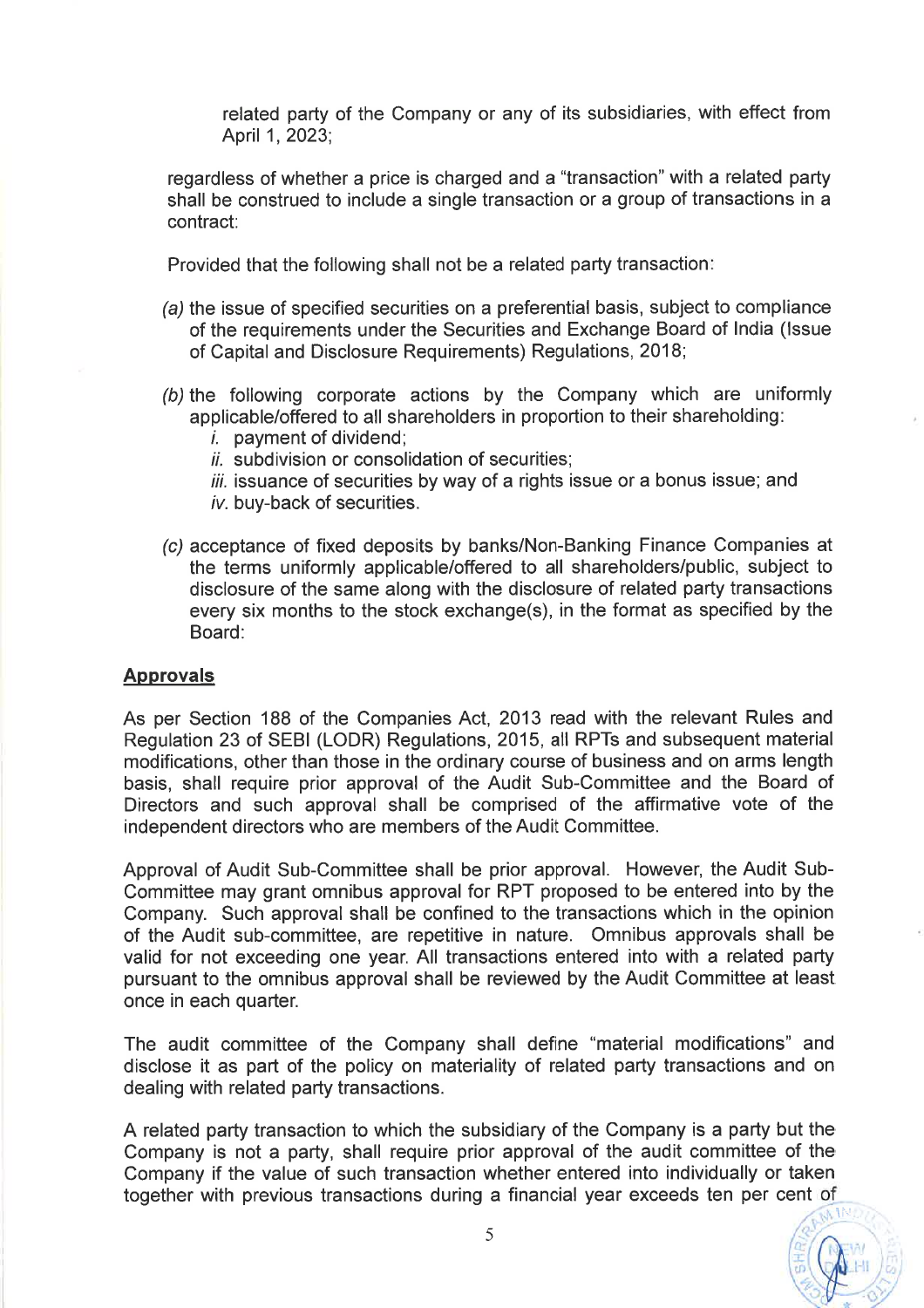the annual consolidated turnover, as per the last audited financial statements of the Company.

With effect from April <sup>1</sup>, 2023, a related party transaction to which the subsidiary of the Company is a party but the Company is not a party, shall require prior approval of the audit committee of the Company if the value of such transaction whether entered into individually or taken together with previous transactions during a financial year, exceeds ten per cent of the annual standalone turnover, as per the last audited financial statements of the subsidiary;

Prior approval of the audit committee of the Company shall not be required for a related party transaction to which the listed subsidiary is a party but the Company is not a party, if Regulation 15(2) and 23 of SEBI Listing Regulations are applicable to such listed subsidiary. For related party transactions of unlisted subsidiaries of a listed subsidiary, the prior approval of the audit committee of the listed subsidiary shall suffice.

All material related party transactions and subsequent material modifications as defined by the audit committee under Regulation 23(2) of SEBI Listing Regulations shall require prior approval of the shareholders through resolution and no related party shall vote to approve such resolutions whether the entity is a related party to the particular transaction or not:

Provided that prior approval of the shareholders of the Company shall not be required for a related party transaction to which the listed subsidiary is a party but the Company is not a party, if Regulation 15(2) and 23 of SEBI Listing Regulations are applicable to such listed subsidiary. For related party transactions of unlisted subsidiaries of a listed subsidiary as referred above, the prior approval of the shareholders of the listed subsidiary shall suffice.

The provisions of Regulations 23 (2), (3) and (4) shall not be applicable in the following cases:

- $\pm$  transactions entered into between a holding company and its wholly owned subsidiary whose accounts are consolidated with such holding company and placed before the shareholders at the general meeting for approval.
- transactions entered into between two wholly-owned subsidiaries of the listed holding company, whose accounts are consolidated with such holding company and placed before the shareholders at the general meeting for approval.

### **Policy**

The Corporate Law Department of the Company has advised all concerned Units/ Divisions/ Offices, not to enter into any RPT without prior clearance from the Corporate Law Department.